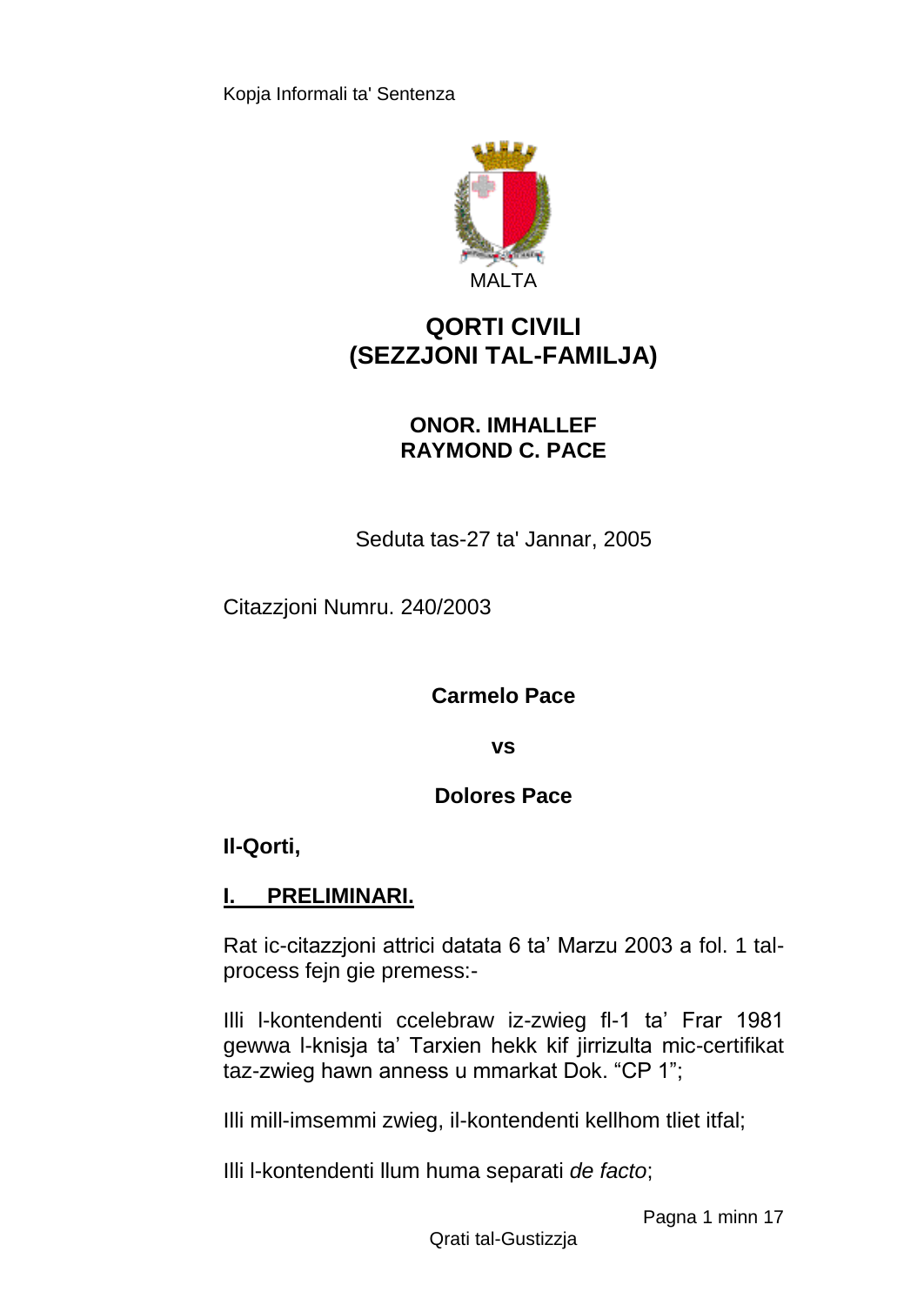Illi l-kunsens tal-kontendenti jew min minnhom hu vizzjat b'difett serju ta' diskrezzjoni ta' gudizzju fuq il-hajja matrimonjali, jew fuq id-drittijiet u d-dmirijiet essenzjali taghha, jew b'anomalija psikologika serja li taghmilha mpossibbli ghal dik il-parti li taqdi l-obbligazzjonijiet essenzjali taz-zwieg;

Illi l-kunsens tal-kontendenti jew min minnhom inkiseb bleskluzjoni pozittiva taz-zwieg innifsu, jew ta' xi wiehed jew aktar mill-elementi essenzjali tal-hajja mizzewga jew taddritt ghall-att taz-zwieg;

Illi l-kunsens ta' l-attur inkiseb b'qerq dwar xi kwalita' talparti l-ohra li tista' mix-xorta taghha tfixkel serjament ilhajja mizzewga;

Illi l-konvenuta rabtet il-kunsens taghha ma' kundizzjoni li tirreferi ghall-futur;

Illi ghalhekk iz-zwieg celebrat bejn il-kontendenti huwa null u minghajr ebda effett fil-Ligi;

Illi l-istess attur talab lil din il-Qorti sabiex ghar-ragunijiet premessi prevja okkorrendo kull dikjarazzjoni mehtiega u opportuna:-

1. Tiddikjara li z-zwieg hawn fuq imsemmi celebrat bejn il-kontendenti fl-1 ta' Frar 1981 huwa null u minghajr ebda effett fil-Ligi.

Bl-ispejjez u bil-konvenuta minn issa ngunta ghassubizzjoni.

Rat id-dikjarazzjoni attrici a fol. 3 tal-process;

Rat il-lista ta' xhieda u d-dokumenti esebiti a fol. 4 u 5 talprocess;

Rat id-digriet affidavit moghti lill-attur fid-9 t'April 2003 fejn il-Qorti pprefiggietlu terminu ta' sittin (60) gurnata sabiex jipprezenta x-xhieda kollha tieghu producibbli bil-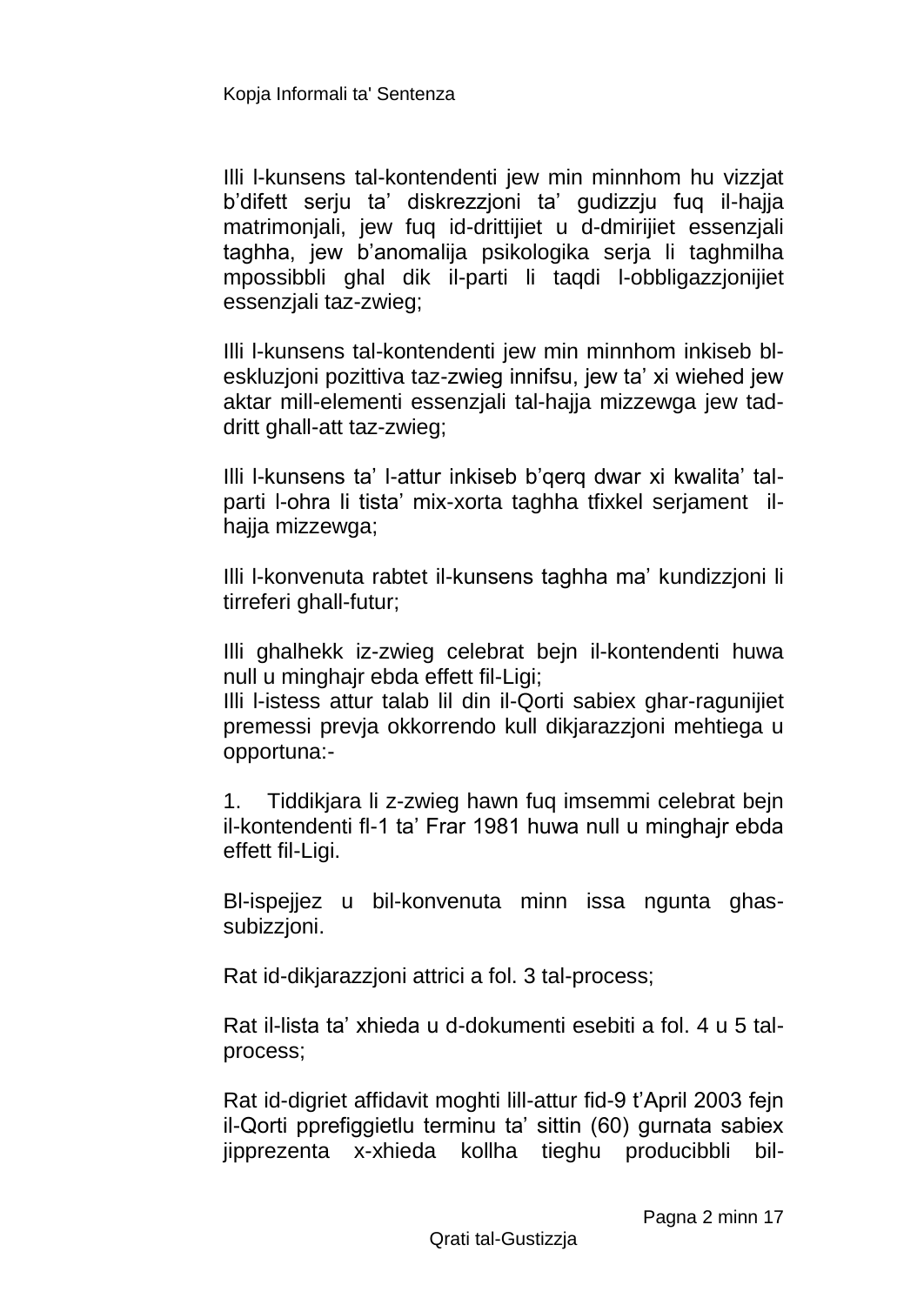procedura ta' l-affidavits bin-notifika lill-kontro-parti jew liddifensur taghha.

Rat in-nota ta' l-eccezzjonijiet tal-konvenuta tat-23 ta' Mejju 2003 a fol. 12 fejn gie eccepit:-

1. Illi t-talbiet attrici huma nfondati fil-fatt u fid-dritt u ghandhom jigu michuda bl-ispejjez kontra l-attur *stante* li hija ma kenitx tahti ghal xi nuqqas li jista' jwassal ghallannullament taz-zwieg taghhom.

2. Illi kieku kellu jirrizulta li dan iz-zwieg huwa null htija ta' l-istess attur, aktar u aktar l-ispejjez ta' din il-kawza ghandhom jigu akkollati lill-istess attur.

Salvi eccezzjonijiet ulterjuri.

Rat id-dikjarazzjoni u l-lista tax-xhieda tal-konvenuta a fol. 12 sa 16 tal-process, fosthom l-inkartament fejn ilkonvenuta giet assenjata b'difensur ta' l-Ghajnuna Legali.

Rat il-verbali tas-seduti tal-10 ta' Gunju 2003; tat-13 ta' Novembru 2003 fejn inghata digriet affidavit tal-partijiet b'terminu ta' tletin (30) gurnata kull wiehed. Il-Qorti nnominat lil Dr. Paul Farrugia bhala Assistent Gudizzjarju biex wara tali terminu jiffissa seduta ghal kull parti biex jinghalqu l-provi.

Rat in-noti ta' l-attur wahda datata 24 ta' Frar 2004 fejn permezz taghha esebixxa l-affidavit tieghu, u l-ohra tas-27 ta' Frar 2004 fejn esebixxa l-affidavits ta' huh Paul Pace, u ta' Emanuel Spiteri.

Rat il-verbal tat-2 ta' Marzu 2004.

Rat in-nota tal-konvenuta tat-30 ta' Marzu 2004 li permezz taghha esebiet l-affidavit taghha.

Rat il-verbal tal-5 ta' Mejju 2004 fejn il-kawza giet differita ghas-sentenza ghas-27 ta' Jannar 2005.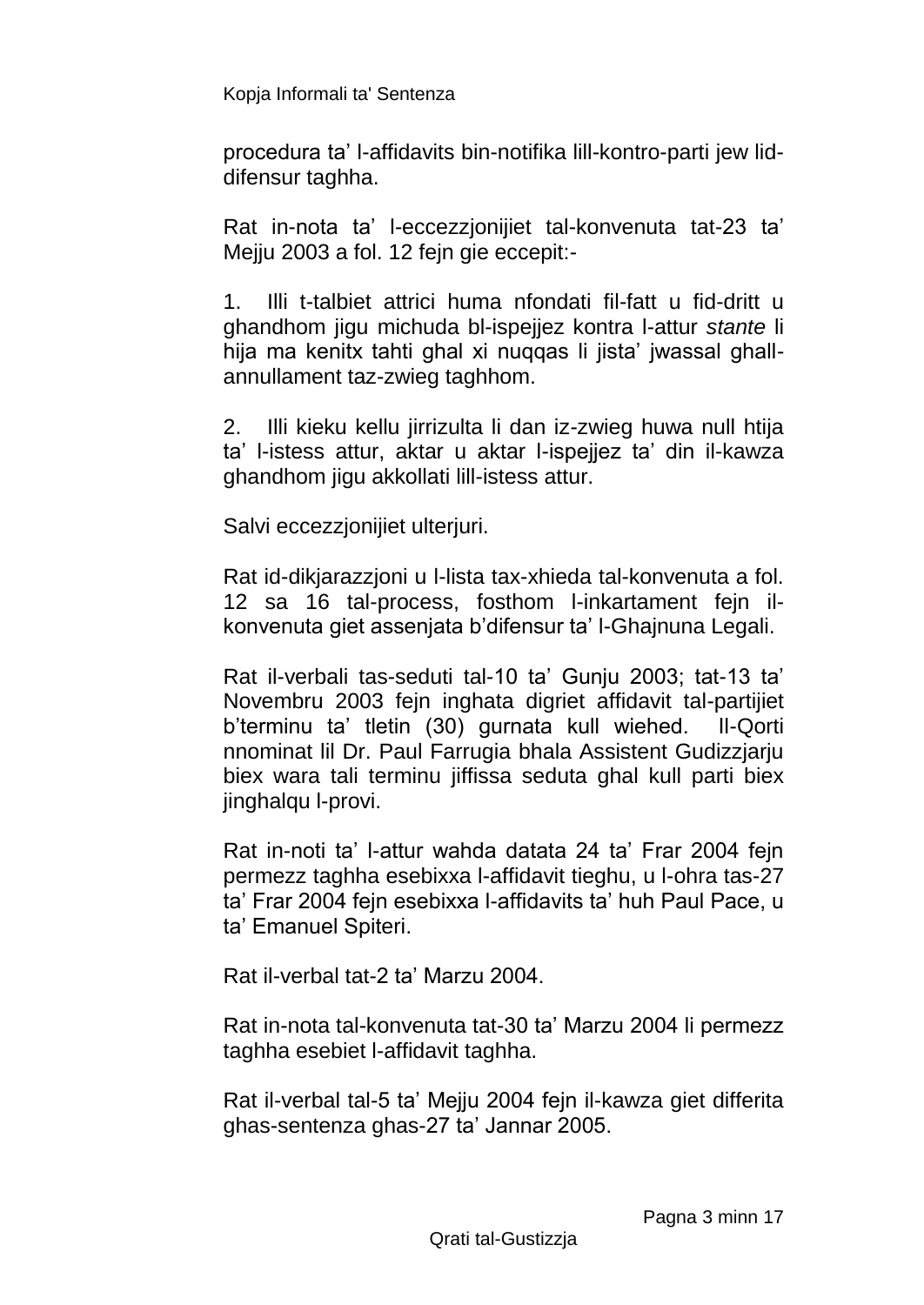Rat in-nota t'osservazzjonijiet ta' l-attur datata 14 ta' Jannar 2005.

Rat id-dokumenti esebiti.

Rat l-atti kollha l-ohra tal-kawza.

# **II. KONSIDERAZZJONIJIET.**

## **(i) PRINCIPJI LEGALI.**

Illi dawn il-premessi jwasslu sabiex jinghad li l-attur qed ivanta li l-imsemmi zwieg kien null u bla effett ghat-termini tal-**artikolu 19 (1) (c) (d) (f) u (g) tal-Att XXXVII tan-1975 li Jirregola z-Zwigijiet.**

Illi l-**artikolu 19 (1) (d) tal-Kap 255** jghid iIIi z-zwieg ikun null jekk il-kunsens ta' xi wahda miIl-partijiet ikun vizzjat b'diffett serju ta' diskrezzjoni ta' gudizzju fuq il-hajja mizzewga, jew fuq id-drittijiet u d-dmirijiet essenzjali taghha, jew b'anomalija psikologika serja Ii taghmilha mpossibbli ghal dik il-parti Ii taqdi l-obbligazzjonijiet essenzjali taz-zwieg.

Illi kif inghad fis-sentenza **"Emanuel Walter Vella vs Mona Lisa Vella"** (P.A. (RCP) - 1 t'Ottubru 2002 - Cit Nru 801/96/RPC) il-kuncett ta' d-diskrezzjoni ta' gudizzju *"supposes not only maturity of intellect but also a maturity of the will, that is an ability to take decisions responsibly. A person must possess* a *critical faculty and internal freedom of choice in order to contract validly."*

*"Psychic disorders which give rise to a defect of due discretion include immature personality, which may be characterised by affective infantilism, immature character, affective immaturity and an emotionally unstable personality. Serious immaturity could very easily constitute a ground of nullity for a marriage. In a Rotal decision of 1961 Sabattani held that a person either has or has not sufficient discretion of judgement to marry. If he has not, then he suffers from 'aementia', not in the sense of insanity, but in the sense that he lacks the sufficient*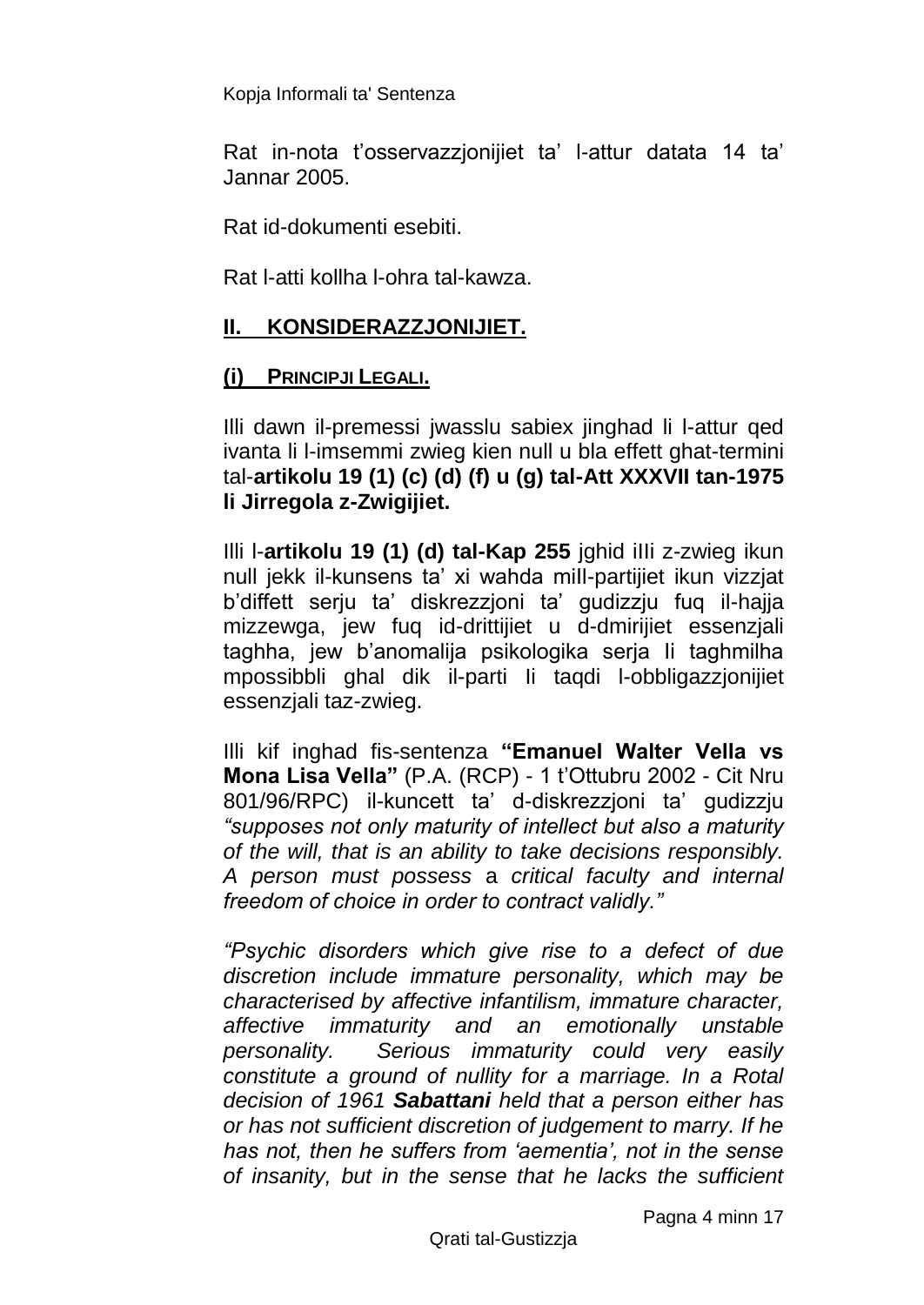*maturity of judgement to understand and choose marriage … … ... Therefore, the weakness which affects the mind can merely result from the lack of maturity … …"*

Illi *G. Veness,* kif ikkwotat minn *N. Picard* in *'***L'immaturite' et le consentement matrimonial***"* (pg. 54-55) jghid is-segwenti*:*-

*"The judge must consider the overall behaviour of the spouse, taking into account the gravity of the conduct, its continuity throughout the conjugal life, its influence on the couple's equilibrium, the relation of behavioural disorders to the 'ius in corpus and also to the right to the community of life and to consider also all the other factors which are relevant to the determination of the gravity of this immaturity with reference to married life."*

Illi dwar dan is-sub-artikolu din il-Qorti kif presjeduta diga` kellha okkazzjoni tezaminah, u ghalhekk taghmel referenza ghas-sentenzi **"Joseph Borg vs Maria Nicolina Cutajar gia` Borg"** (Cit. Nru. 1564/97/RCP deciza fil-21 ta' Ottubru 1999) u **"Kevin Spiteri vs Av. Dr. Renzo Porsella-Flores et noe"** (Cit. Nru. 2443/97/RCP deciza fit-18 ta' Jannar, 2000); **"Anthony Gallo vs Dr. Anthony Cutajar et nomine"** (P.A. (RCP) 28 ta' Mejju 2002); **"Ali Chahid vs Mary Spiteri"** (P.A. (RCP) 5 ta' Gunju 2002); **"Giulio Farrugia vs Raquel Anne Farrugia"** (P.A. (RCP) 29 ta' Mejju 2002); **"Romina Zammit vs Paul Zammit"** (P.A. (RCP) 30 ta' Mejju 2002) u ghall-principji hemm enuncjati.

Illi f'dawn is-sentenzi, u fid-decizjoni **"Josette Lungaro vs Jesmond Lauro"** (P.A. (RCP) l-1 ta' Frar 2001) il-Qorti ghamlet referenza ghas-segwenti espozizzjoni ta' *Viladrich* li jghid:-

*"Thus, there is grave lack [of discretion of judgement] when it is proven that a contracting party lacks intellectual and volitional maturity necessary to discern, in view of binding oneself in an irrevocable manner, the essential rights and duties of marriage, which are the object of mutual surrender and acceptance. The discretion of* 

Pagna 5 minn 17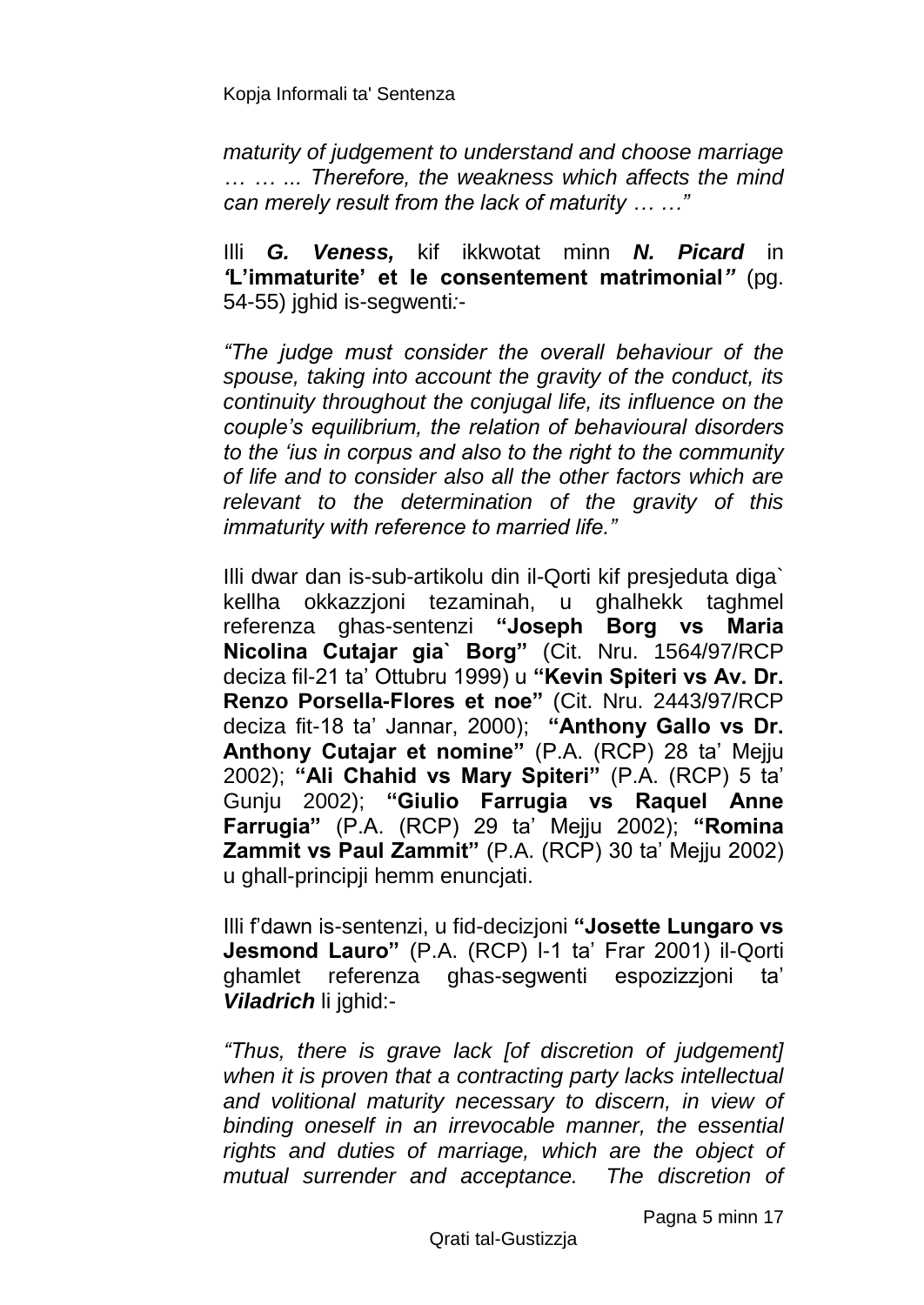*judgement refers to that degree of maturity of comprehension and of will of the contracting parties, which enables them to give and receive each other, through a juridical bond, in a unique community of life and love. This community is indissolubly faithful, ordered to the good of the spouses as well as to the procreation and education of the offspring. (Viladrich, P.J.* **"Matrimonial Consent in Code of Canon Law Annotated"** *(Montreal, 1993) p. 686).*

Illi fis-sentenza **"Kevin Spiteri vs Av. Dr. Renzo Porsella-Flores et noe"** (Cit. Nru. 2443/97/RCP deciza fit-18 ta' Jannar 2000) il-Qorti spjegat:-

*"Kwantu ghall-obbligazzjonijiet essenzjali taz-zwieg, din il-Qorti tifhem li, fin-nuqqas ta' definizzjoni jew indikazzjoni fil-Kap 255, dawn l-obligazzjonijiet essenzjali huma dawk li fis-socjeta` Maltija dejjem u nvarjabbilment gew ritenuti bhala l-obligazzjonijiet essenzjali taz-zwieg. Dawn huma "the obligation concerning the conjugal act or carnal union, as bodily union and basis of procreation; the obligation of the community of life and love as an expression of the union between man and woman, mutual well-being, which is inseparable from the provision of an environment conducive to the reception and education of children; and the obligation to receive and bring up children within the context of a conjugal community. It is important to remember that these essential obligations must be mutual, permanent, continuous, exclusive and irrevocable so that there would be incapacity if one of the contracting parties should be, due to a psychological cause, incapable of assuming these obligations with these essential characteristics".* (*Vidadrich, P.J*. *op. cit*., p. 687).

Illi dan l-animu tal-istess partijiet manifestat fl-azzjonijiet taghhom, huwa ghal kollox distint u differenti minn dawk li gew skond il-gurisprudenza nostrali konsiderati bhala ddrittijiet u dmirijiet u l-elementi essenzjali taz-zwieg, tant li fis-sentenza **"Mary Mustefa Al Muhamed vs Mustefa Mustefa Al Muhammed"** (P.A. (NA) 27 ta' Lulju 1999) inghad li:-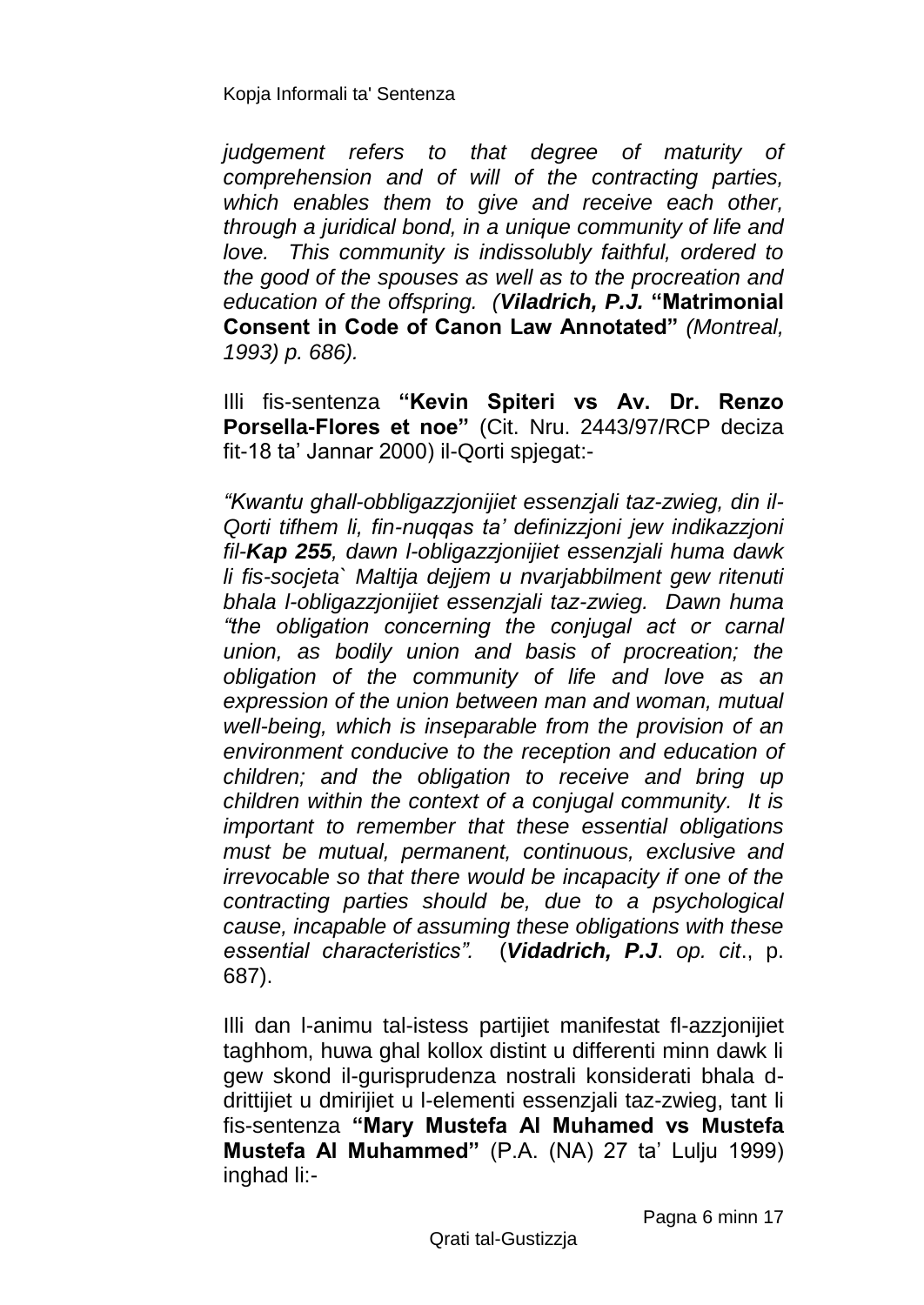*"Fil-kawza "Haidin vs Haidin" (PA. (Q.K) 7 ta' Lulju 1994), il-Qorti qalet illi m'ghandu jkun hemm ebda motivazzjoni li ggieghel persuna tersaq ghaz-zwieg ghajr l-imhabba lejn persuna ohra w ix-xewqa li tqatta' lkumplament ta' hajjitha fil-kumpanija taghha. Fiz-zwieg wiehed irid ikun lest li jaghtiha t-totalita' tieghu nnifsu esklussivament lill-persuna l-ohra, u din l-ghotja trid tkun mhux biss reciproka izda motivata bi hsieb genwin li vermament ikun irid johloq 'a partnership for life'.*

*Mill-gurisprudenza nostrana, jista' jinghad illi d-dmirijiet u drittijiet tal-mizzewgin fiz-zwieg huma dawk li komunament wiehed jistenna fi zwieg normali fis-socjeta' taghna. Fost dawn, wiehed isemmi l-fedelta` u lassistenza, l-unita` u l-indissolubbilta' taz-zwieg, l-hajja komuni flimkien, id-dritt u d-dmir illi jittiehdu decizjonijiet flimkien intizi fl-ahjar interess tal-familja w il-prokreazzjoni ta' l-ulied. Il-hajja mizzewga timporta li l-mizzewgin jaqsmu kollox flimkien u li jkunu ta' ghajnuna u ta' assistenza lil xulxin, b'impenn shih a favur ta' xulxin u tazzwieg taghhom l-element tal-'communio vitae'. Fil-kawza "Micallef vs Micallef' deciza fl-4 ta' Mejju 1993, il-Prim'Awla tal-Qorti Civili enuncjat illi 'element essenzjali tal-hajja mizzewga skond il-ligi taghna huwa d-dritt talmizzewgin ghall-komunjoni tal-hajja ('communio vitae') bejniethom".*

Illi dawn il-principji kollha gew kkonfermati f'diversi sentenzi moghtija minn din il-Qorti nkluzi **"Maria Rita Calleja vs Mohamed Ben Mohamed Khemiri"** (P.A. (RCP) 17 ta' Frar 2000); **"Nicolai Balzan vs Simone Cremona"** (P.A. (RCP) 9 ta' Marzu 2000); **"Ousama Sadalah vs Doris Tanti"** (P.A. (RCP) 4 ta' April 2000); **"Josephine Gabriel vs Dr. Georg Sapiano et nomine"**  (P.A. (RCP) 8 ta' Novembru 2000); **"Josette Lungaro mart Jesmond Lauro vs Jesmond Lauro"** (P.A. (RCP) l-1 ta' Frar 2001); **"Mazen Dadouch vs Maria Dadouch xebba Galea"** (P.A. (RCP) 22 ta' Marzu 2002); **"Albert Grech vs Josette Grech"** (P.A. (RCP) 30 ta' April 2002); **"Marco Tanti vs Catherine Azzopardi"** (P.A. (RCP) 30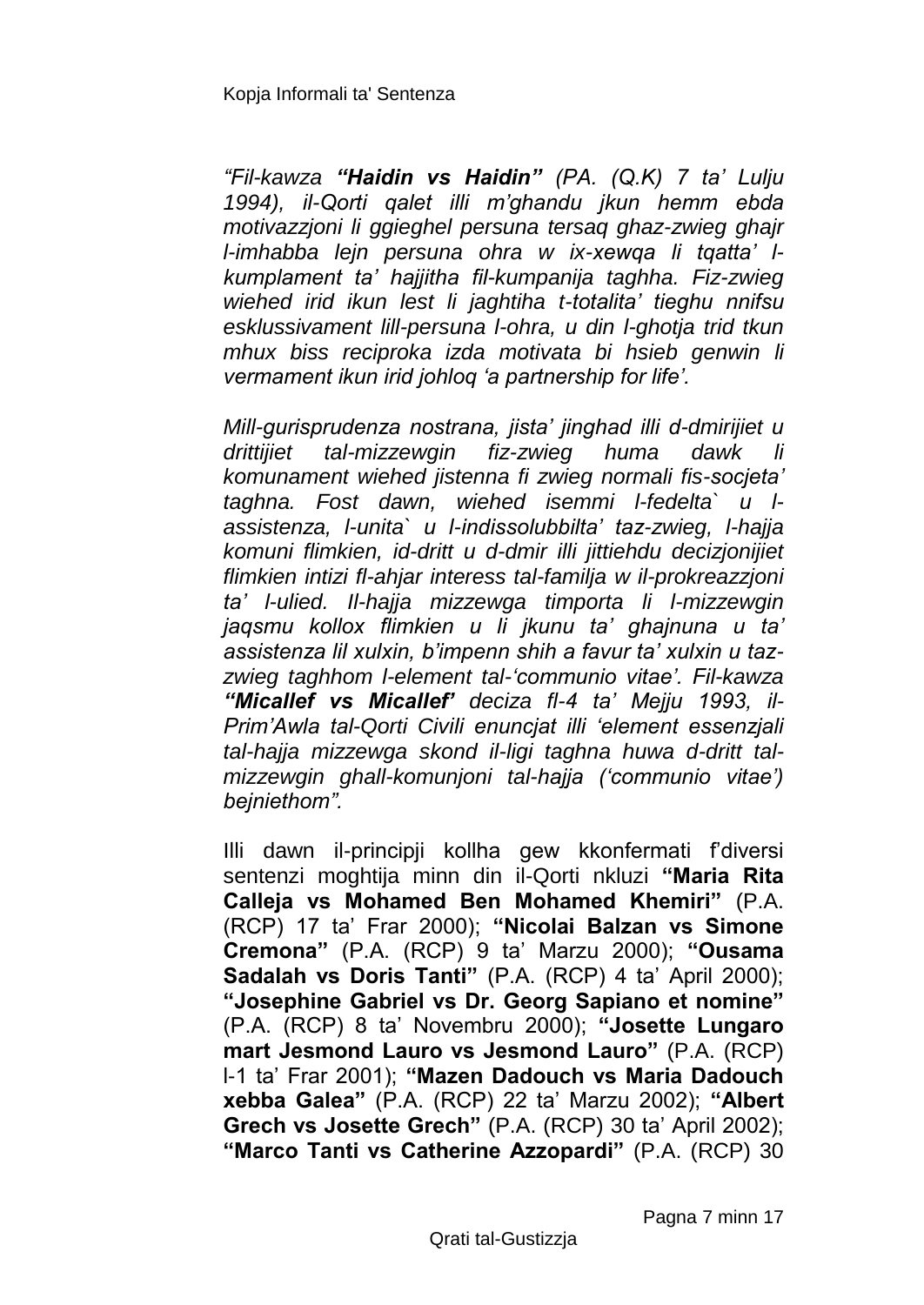ta' Mejju 2002); u **"Giulio Farrugia vs Raquel Anne Farrugia"** (P.A. (RCP) 29 ta' Mejju 2002) fost ohrajn.

Illi rigward l-**artikolu 19 (1) (f) tal-Kap 255 tal-Ligijiet ta' Malta,** dan I-artikolu jipprovdi li hemm nullita' taz-zwieg:-

*"(f) jekk il-kunsens ta' xi wahda mill-partijiet ikun inkiseb bI-eskluzjoni pozittiva taz-zwieg innifsu, jew ta' xi wiehed jew aktar mill-elementi essenzjali tal-hajja mizzewga, jew tad-dritt ghall-att taz-zwieg."*

Illi dan is-sub-artikolu jikkonsidra kemm is-simulazzjoni totali *('colorem habens, substantiam vero nullam')* kif ukolI dak parzjali *('colorem habens, substantiam vero alteram')*  taI-kunsens.

Illi rigward it-tifsira tal-frazi *"eskluzjoni pozittiva taz-zwieg innifsu*", jew kif maghruf ukoll bhala simulazzjoni totali, I-Qorti fil-kawza **"Bonnici vs Bonnici"** (P.A. 30 ta' Lulju 1982) qalet illi biex ikun hemm simulazzjoni totali jrid jigi ppruvat il-'*finis operis'* taz-zwieg gie effettivament eskluz mill-vera rieda ta' parti jew ohra, ghalkemm formalment tkun sehhet ic-celebrazzjoni taz-zwieg.

Illi fis-sentenza **"Cali vs Dr. Albert S. Grech** *nomine".* (P.A. 22 ta' Gunju 1988) il-Qorti qalet illi jekk tmur ghaccerimonja tat-tieg u nternament tissostitwixxi I-ideat tieghek fuq x'inhu zwieg jew inkella xort'ohra teskludi Iveru kuncett taz-zwieg, hi forma ta' simulazzjoni totali. Fid-decizjoni **"Galea vs Walsh"** (P.A. 30 ta' Marzu 1995) il-Qorti spjegat simulazzjoni bhaIa *"meta l-atti, gesti jew kliem esterni ma jikkorrispondux ghall-kunsens intern Ii jkun inghata".* Illi fis-sentenza **"Muscat vs Borg Grech"**  (P.A. 14 ta' Awissu 1995) il-Qorti spjegat il-kuncett ta' simulazzjoni b'dawn il-kliem:-

*"Ghalhekk min esternament ikun wera Ii qed jaghti lkunsens matrimonjali izda jkun internament u b'att pozittiv tal-volonta' tieghu qed jichad il-kunsens ghal dak iz-zwieg ikun qed jissimula I-kunsens tieghu".*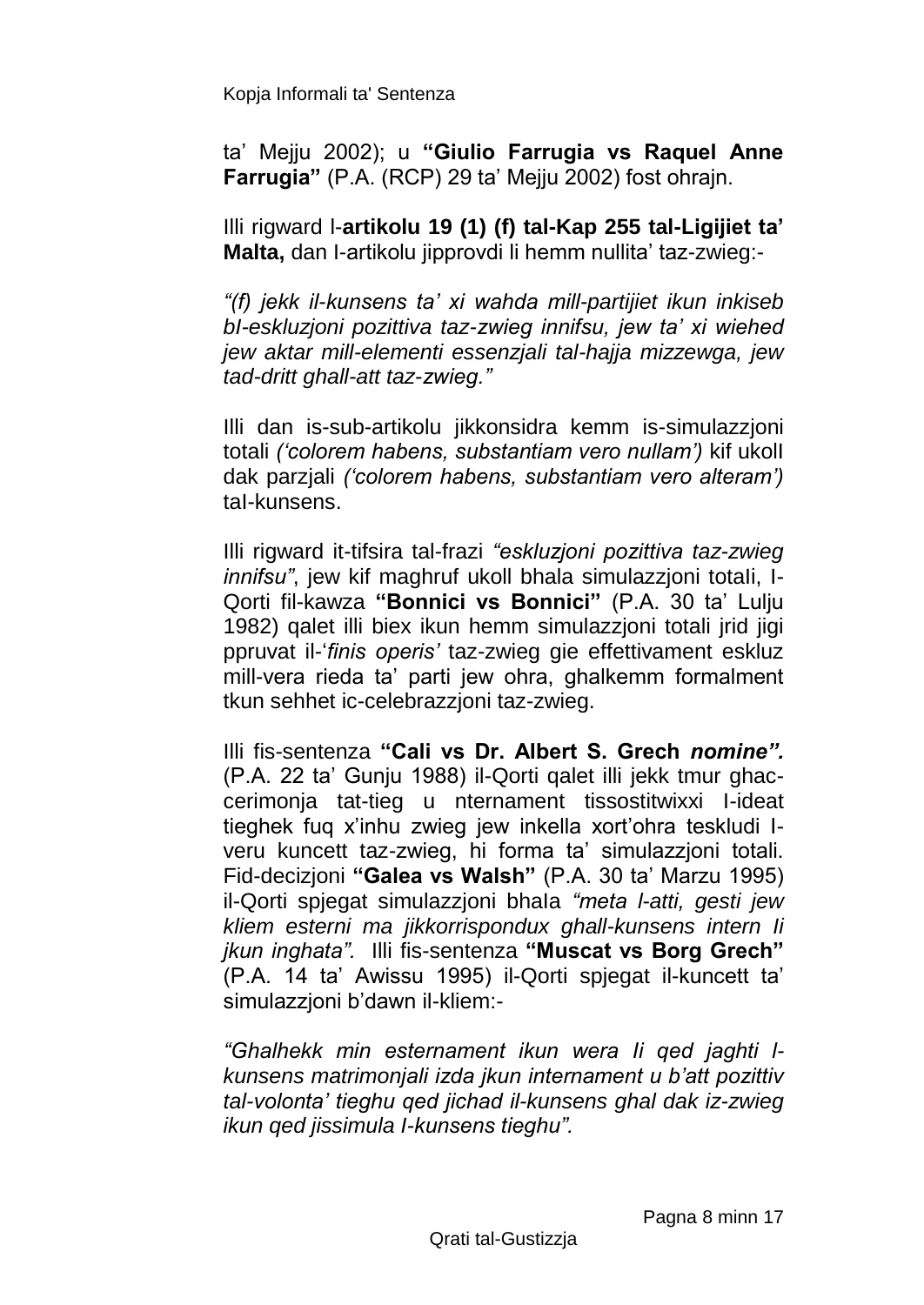Illi kif gie nsenjat fid-decizjoni fl-ismijiet **"Francesco Teuma vs Luigi Camilleri et",** (K. 1 ta' Ottubru 1884 - Vol. X p.912):-

*"a poter dedursi Ia invalidita dell'atto e' necessario che risulti chiaro, che cio' che si contrattava non era Ia yenta, ma una simulazione, cioe' 'fictio seu ostensio falsi pro vero".*

Illi fil-kawza **"Anthony Gallo vs Dr. Anthony Cutajar** *et nomine***"** (P.A. (RCP) 28 ta' Mejju 2002) inghad li *"meta wiehed jitkellem dwar l-eskluzjoni taz-zwieg jew wiehed mill-elementi essenzjali tieghu, wiehed irid jifli jekk ilkontendenti jew wiehed minnhom, allavolja hu kapaci jaghti l-kunsens validu taz-zwieg, pero' bl-att tieghu qabel u fil-hajja mizzewga, jew bl-ommissjoni tieghu, eskluda a priori certu obbligi essenzjali tal-hajja mizzewga, cjoe' ssimula I-kunsens tieghu totalment fejn eskluda a priori zzwieg, jew inkella fejn filwaqt il-kunsens hu jew hi eskludew xi wahda jew aktar mill-elementi essenzjali talhajja mizzewga, u cjoe' saret simulazzjoni parzjali".*

Illi fil-fatt din il-Qorti taqbel mal-istess definizzjoni u fil-fatt fis-sentenza **"Al Chahid vs Mary Spiteri"** (P.A. (RCP) 5 ta' Gunju 2002 inghad li *"wiehed jinnota li taht l-artikolu 19 (1) (f) trid issir distinzjoni cara bejn zwieg Ii jfalli minhabba cirkostanzi Ii jirrizultaw waqt iz-zwieg, u zwieg Ii jfalli ghax wiehed mill-partijiet minn qabel ma ta' l-kunsens tieghu kien gja' mentalment dispost li ma jottemprax ruhu ma' xi wahda jew aktar mill-obbligi matrimonjali. Fl-ewwel ipotesi hemm ir-ragunijiet Ii jaghtu lok ghas-separazzjoni u fit-tieni ipotesi hemm I-estremi tal-annullament taz-zwieg".*

Illi fil-fatt ghal dak li jolqot il-kuncett ta' *"l-eskluzjoni pozittiva ta' xi wiehed jew aktar mill-elementi essenzjali tal-hajja mizzewga"*, u cjoe' simulazzjoni parzjali, il-Prim' Awla tal-Qorti Civili fil-kawza **"Abdel Wahed vs Dr. Yana Micallef Stafrace et"** (P.A. (NA) 14 ta' Lulju 1994) elenkat l-elementi essenzjali taz-zwieg bhala Ii jikkonsistu fil-*"kommunjoni tal-hajja konjugali, I-indissolubbilta' tarrabta taz-zwieg, id-dritt ghall-fedelta' u d-dritt ghallprokreazzjoni ta' I-ulied"*. L-istess elementi gew

Pagna 9 minn 17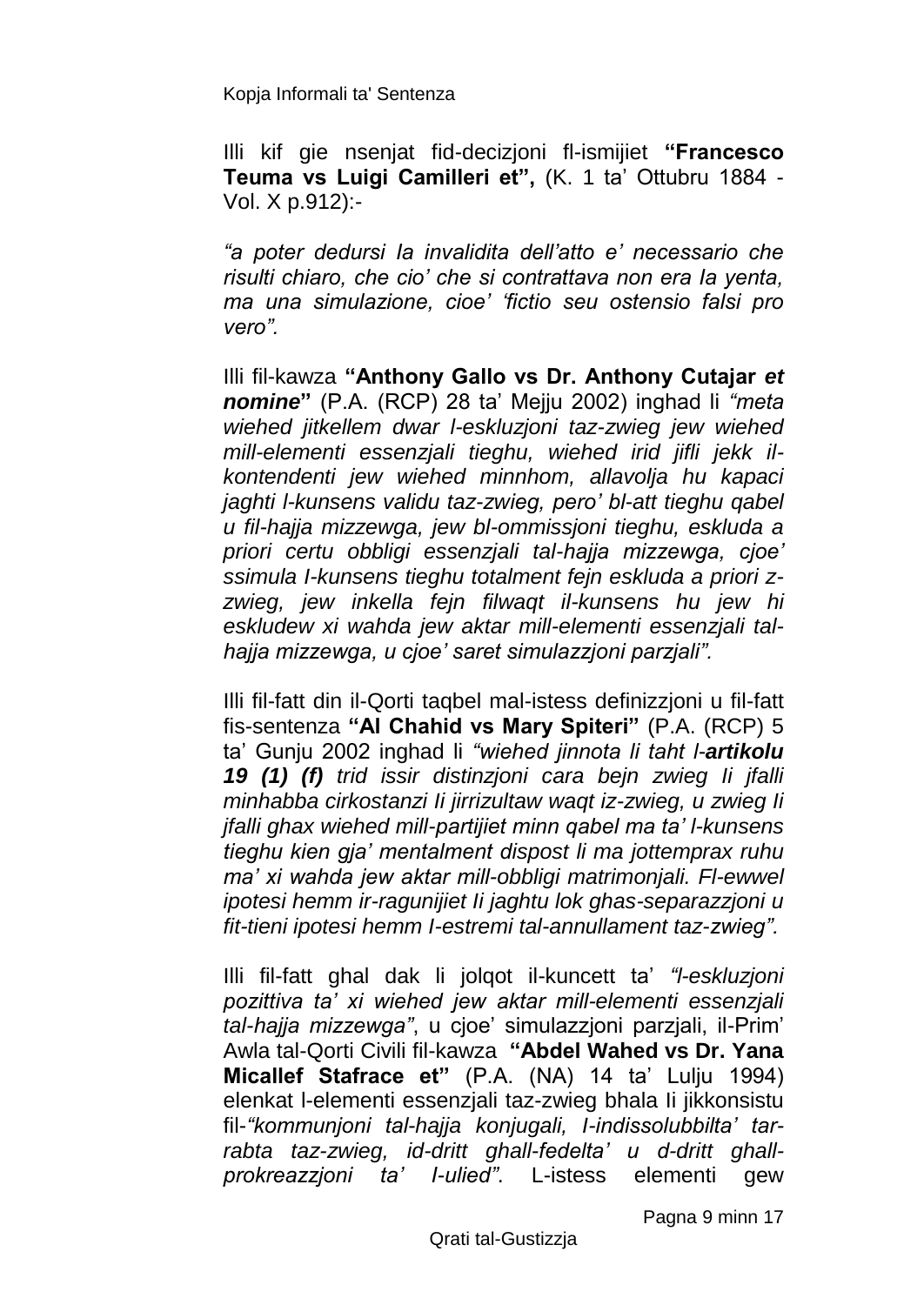ikkonfermati wkoll fil*-*kawza **"Aquilina vs Aquilina"** (P.A. (NA) 30 ta' Jannar 1991) u fis-sentenza **"Grech vs Grech"** (P.A. (NA) 9 ta' Ottubru 1990). Dawn huma wkoll l-elementi fil-ligi kanonika.

Illi l-komunjoni tal-hajja konjugali u I*-'consortium vitae'* tikkomprendi zewg elementi, u cjoe' l-imhabba konjugali u r-responsabbilita` tal-familja. Kif qalet il-Prim' Awla tal-Qorti Civili fid-decizjoni **"Magri vs Magri"** (14 ta' Lulju 1994):-

*"Jekk din il-'consortium vitae' hija nieqsa, l-oggett innifsu tal-kunsens taz-zwieg huwa wkoll nieqes. Din il- 'consortium vitae' tikkomprendi zewg elementi Ii huma Iimhabba konjugali u r-responsabbilta' tal-familja."*

Illi fil-fatt l-element ta' l-indissolubbilta` taz-zwieg jehtieg li l-kunsens ikun ibbazat fuq rabta dejjiema bejn ragel u mara wahda, mibnija fuq il-fedelta` u formazzjoni talfamilja. Il-ligi Maltija tippresupponi *'iuris tantum'* dan Ielement ta' indissolubbilta' fiz-zwieg.

Illi fil-fatt, **J***. Edwards Hudson* (pg. 164-165), jispjega car li: *"indissolubility can be excluded from consent in two different ways: either because the spouse, knowing the true nature of marriage, nevertheless contract with the understanding that he will have the option of dissolving the bond and recovering his former free status, or because the spouse formulates his own doctrine on marriage, from which the idea of indissolubility is absent and to which he adheres totally with both intelligence and will power".*

Illi wkoll, *D.J. Burns***,** fil-kummentarju tieghu (**"Matrimonial Indissolubility: Contrary Conditions - A Historical Synopsis and Commentary".** pg.151) jghid Ii *"it is not necessary that this intention* (i.e. li teskludi lindissolubbilta') *was formulated as an express agreement, it can be inferred either from an explicit declaration of one or both parties, or consequent on certain words or actions implying that effect, or as a result of the narration of the circumstances of the contract."*

Pagna 10 minn 17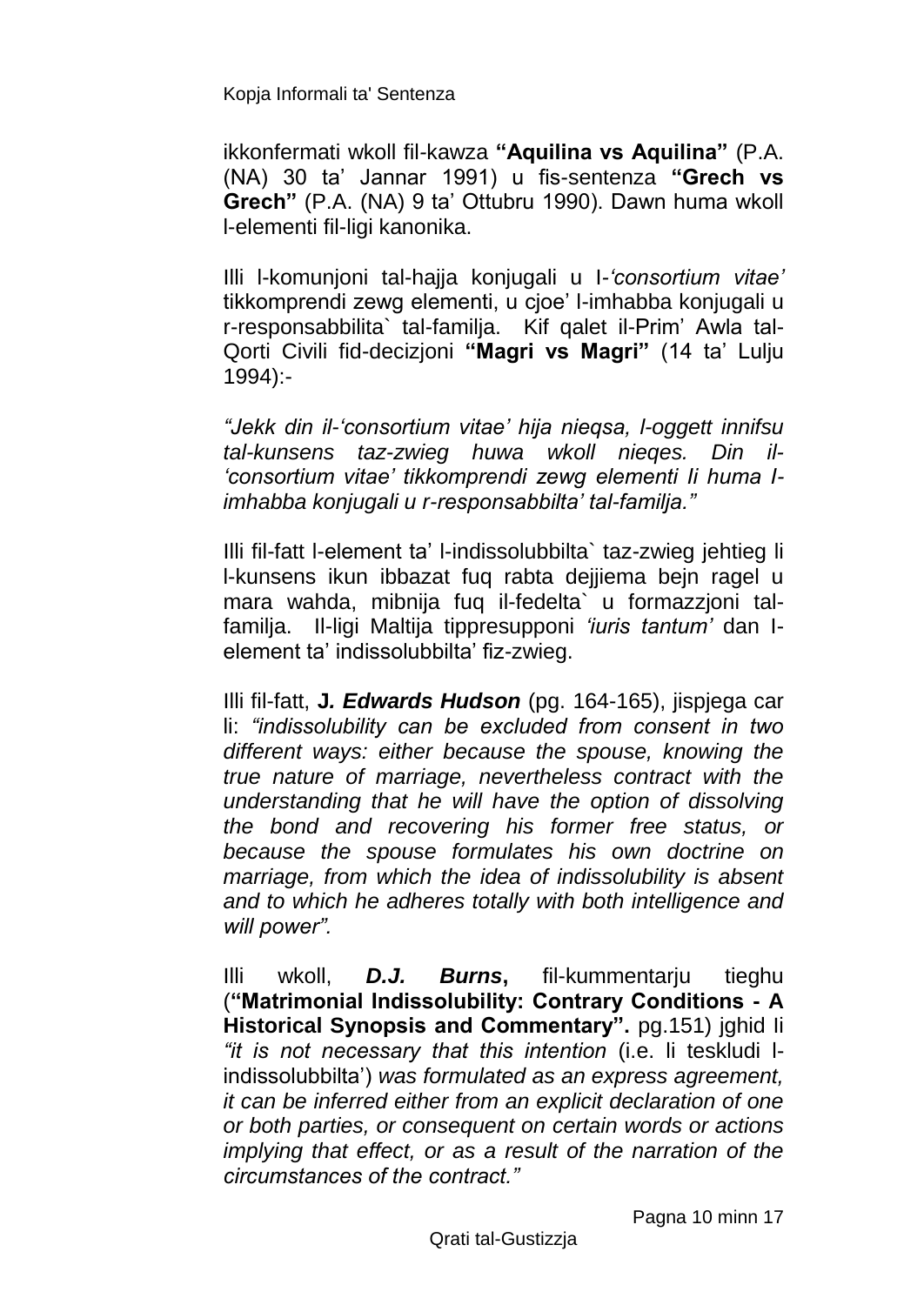Illi hawn ukoll il-Qorti tirreferi ghal dak li nghad fissentenza **"Sharon Lanzon mart Francis Attard vs Francis Attard"** (P.A. (RCP) 15 ta' Marzu 2000) u cjoe':-

*"Meta wiehed jitkellem dwar l-eskluzjoni taz-zwieg jew wiehed mil-elementi essenzjali tieghu, wiehed irid jifli jekk il-kontendenti jew wiehed minnhom, allavolja huwa kapaci li jaghti kunsens validu taz-zwieg, pero' fl-atti tieghu qabel u fil-hajja mizzewga, jew bl-omissjoni tieghu eskluda a priori certu obbligi essenzjali tal-hajja mizzewga, cjoe' ssimula l-kunsens tieghu totalment fejn eskluda a priori zzwieg, jew inkella fejn waqt li l-kunsens hu jew hi eskludew xi wahda jew aktar mill-elementi essenzjali talhajja mizzewga, u cjoe' saret simulazzjoni parzjali".*

Illi hawn ta' min jirreferi ghal dak li nghad fis-sentenza **"Joseph Ferriggi vs Mary Anne Ferriggi"** (P.A. (RCP) 7 ta' Jannar 2003), u cjoe:-

*"minn dan kollu jidher li l-attur kellu fil-mument taz-zwieg tieghu mal-konvenuta difett serju ta' diskrezzjoni fuq ilhajja mizzewga billi ssoggetta l-kunsens tieghu ghallkonvivenza mal-konvenuta ghall-kondizzjoni li huwa ma jkollux ulied mill-istess zwieg u dan ghalhekk iwassal sabiex din il-Qorti tikkonkludi li l-kunsens tal-attur kien ivvizzjat b'difett serju ta' diskrezzjoni fuq il-hajja mizzewga u l-elementi essenzjali taghha u wkoll li bil-kunsens tieghu huwa eskluda pozittivament wiehed mill-elementi essenzjali taz-zwieg li huwa l-kuncett ta' prokreazzjoni ta' ulied, u hawn din il-Qorti tirreferi ghas-sentenzi "David Mangion vs Maria Sciberras" (P.A. (N.A.) 11 ta' Ottubru 1999); "Imad Adel Hazory vs Gaetana Borg" (P.A. (N.A.) 11 ta' Ottubru 1999); "E vs F" (P.A. (F.D.) 1 ta' Lulju 1994); "Elizabeth Zammit nee' Consiglio vs John Zammit" (P.A. (S.B.C.) 14 ta' Marzu 1986); "Mary Hassanin nee' Spiteri vs Silvio Spiteri" (P.A. (N.A.) 16 ta' Frar 2001) u "Joseph Abdilla vs Maria Fenech" (P.A. (N.A.) 21 ta' April 1999), u ghalhekk it-talbiet attrici ghandhom jigu milqugha a bazi tal-artikolu 19 (1) (d) u (f) tal-Kap 255 ghar-ragunijiet imputabbli lill-attur".*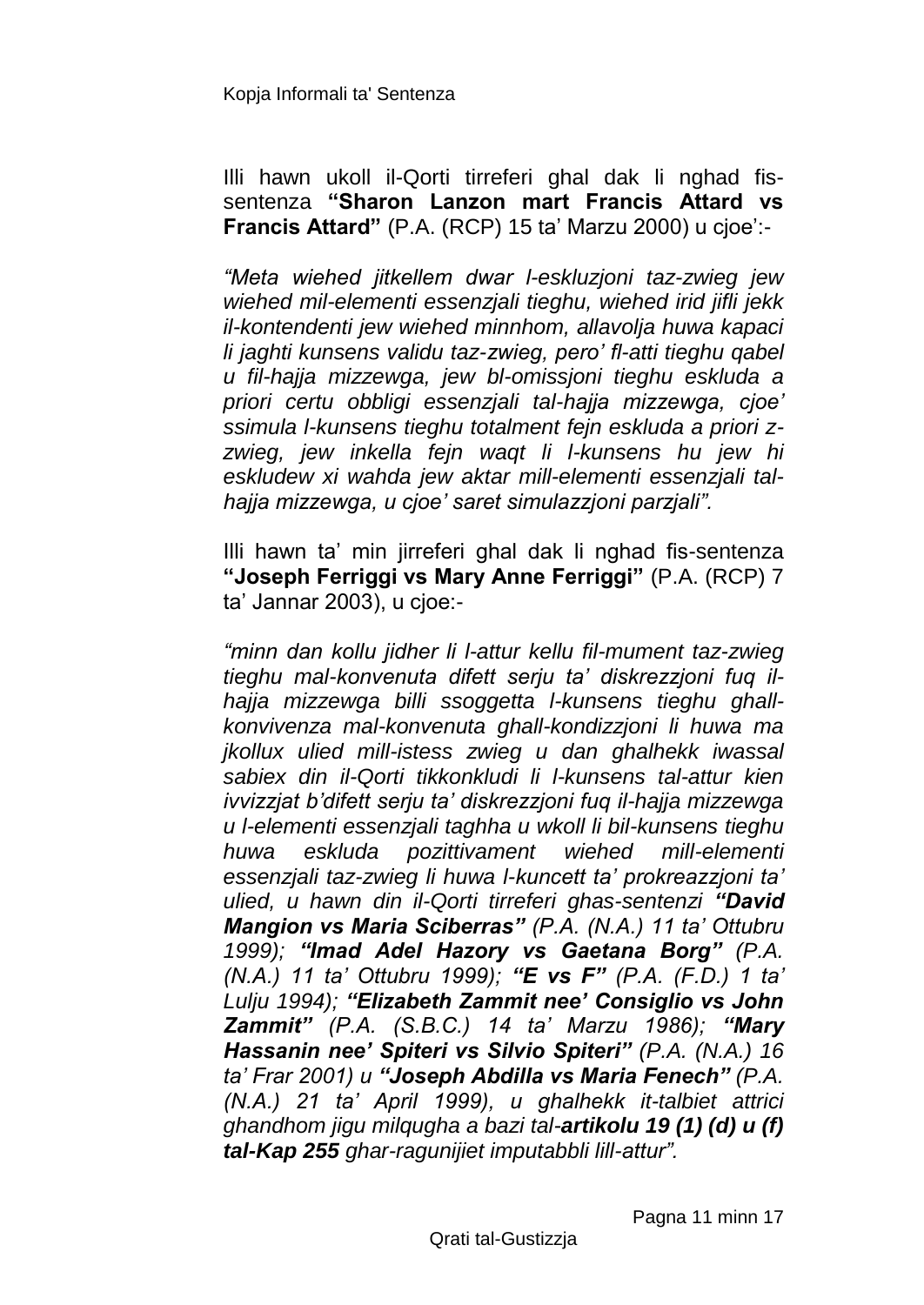Illi premessa ohra fic-citazzjoni attrici hija dik a bazi ta' l**artikolu 19 (1) (g)** li jipprovdi li z-zwieg huwa null:-

*"(g) jekk xi wahda mill-partijiet torbot il-kunsens taghha ma' kondizzjoni li tirreferi ghall-futur".*

Illi dwar l-**artikolu 19 (1) (g)** jinghad skond *J. Edward Hudson "a condition could either be suspensive or resolutive. It is suspensive if it delays the entry in effect of the obligation of an act until the condition itself is fulfilled. It is resolutive if it dissolves the obligation only if it verifies itself and therefore renders it null. e.g. "I will live in marriage with you until I find someone who is more wealthy than you"* (**"Handbook II for Marriage Nullity Cases"** pg. 107).

Illi huwa mportanti li wiehed jinnota li din il-kondizzjoni tapplika biss ghall-kaz ta' annullament taz-zwieg jekk din il-kondizzjoni tirreferi ghall-avveniment fil-futur, u din ilpremessa hija sodisfatta wkoll *stante* li l-istess konvenuta rabtet il-kunsens taghha mal-kondizzjoni li hija ma jkollhiex tfal, u mhux biss izda li l-partijiet ma kellhomx jippruvaw sabiex ikollhom it-tfal, tant li hija kienet tuza' kull mezz ta' kontracettiv sabiex hija ma tohrogx tqila. Meta giet, wara diversi snin ippressata mill-attur b'din ilkondizzjoni, u sabiex tabbanduna l-istess, hija kulma ghamlet kienet biss li abbandunat id-dar konjugali, bla kliem u sliem, u ghalhekk a bazi tal-provi prodotti jidher li dan l-element gie wkoll ippruvat u ghalhekk it-talba attrici fuq din il-bazi qed tigi milqugha wkoll.

Illi rigward l-ahhar premessa tal-attur li fuqha bbaza lazzjoni tieghu u cjoe' dik ibbazata fuq l-**artikolu 19 (1) (c) tal-Kap 255**, li jipprovdi li:-

**Artikolu 19 (1):** "*B'zieda mal-kazijiet fejn zwieg ikun null skond xi dispozizzjoni ohra ta' dan l-Att, zwieg ikun null:*

*(c) jekk il-kunsens ta' xi wahda mill-partijiet ikun inkiseb b'qerq dwar xi kwalita` tal-parti l-ohra li tista' mix-xorta taghha tfixkel serjament il-hajja mizzewga".*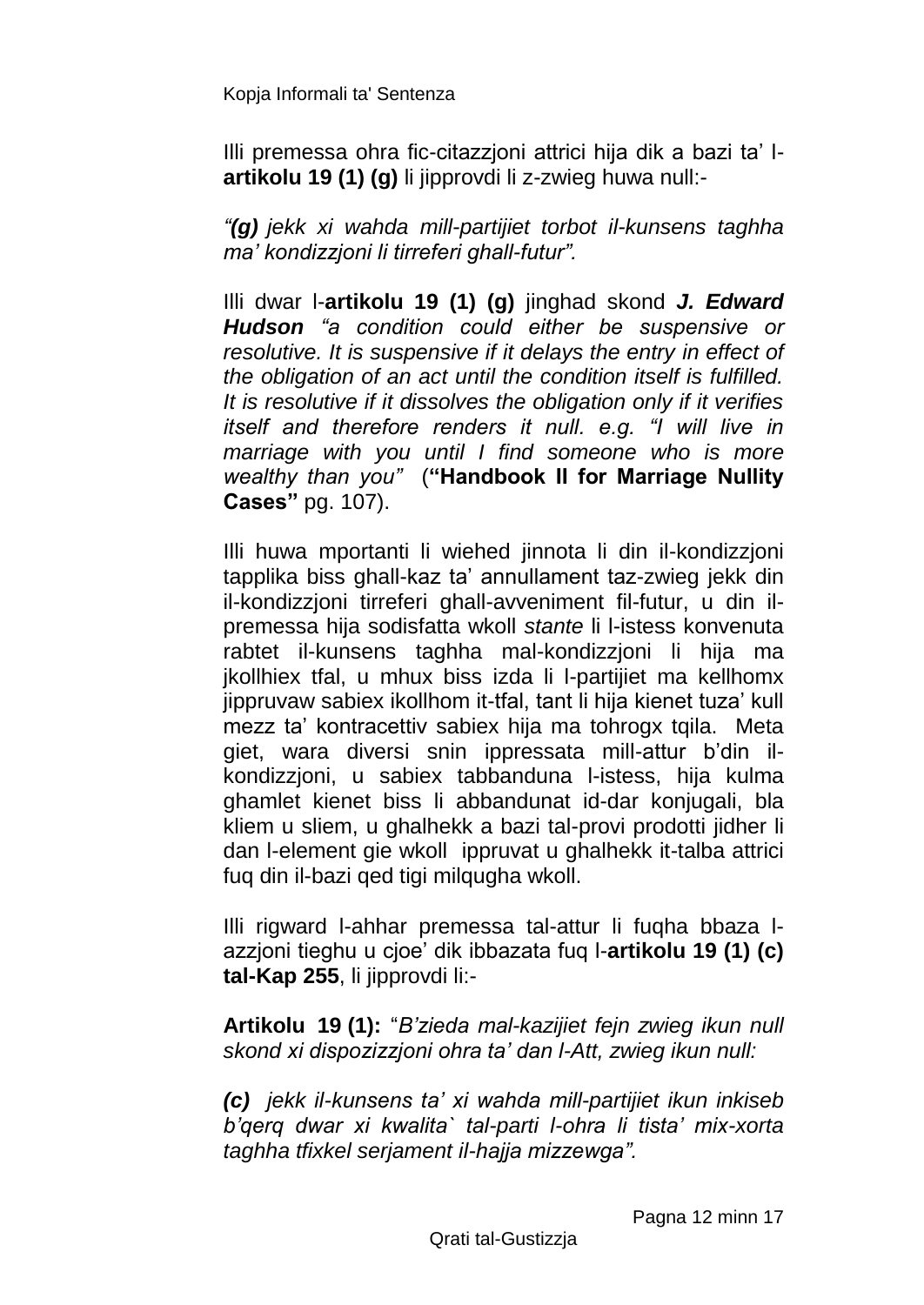Il-Qrati taghna dejjem sostnew illi taht dan is-sub-artikolu:-

*"Iz-zwieg huwa null jekk wahda mill-partijiet taghti kunsens taghha ghax tkun giet imqarrqa jew mill-parti lohra jew minn xi hadd iehor dwar xi kwalita` tal-parti lohra"* (**"Sh A mart A Fattah xebba Perry vs Dr A Mifsud u PL Mifsud Bonnici"** – P.A. 22 ta' Novembru 1982).

Illi element importanti ta' dan is-sub-artikolu hu li l-qerq irid ikun serju bizzejjed li jfixkel serjament il-hajja mizzewga, u huwa mmaterjali jekk tali qerq jorigina min-naha l-ohra jew minn terzi persuni, ghaliex li huwa mportanti u determinanti huwa li l-qerq ikun sar sabiex jahbi xi kondizzjoni, fatt jew element serju fuq il-persuna jew ilhajja ta' wiehed mill-konjugi li jkun tali li jista' jaghti lok ghal disgwid serju ghal *consortium vitae* tant necessarju ghall-hajja mizzewga.

Illi fil-fatt *George V. Lobo* f' **"The New Marriage Law"**  jghid li *"As t. J. Green puts it: "The basic issue is not so much the fraud but rather the presence of a factor significantly disturbing the 'consortuim vitae … … if one judges from a contractualist perspective, fraud is juridically significanty since the law seeks to protect one party from the machinations of the other distorting the agreement. However, from a personalist standpoint, the real issue is the disturbance of the 'consortuim vitae' and the source of the error is juridically irrelevant."* 

Illi wkoll l-legislatur Malti llimita l-qerq fuq *"xi kwalita talparti l-ohra li tista' mix-xorta taghha tfixkel serjament ilhajja mizzewga".* Din il-kawzali giet ikkonsidrata minn din il-Qorti diversament presjeduta fil-kaz **"John Borg vs Paula** *sive* **Polly Borg"** (P.A. (VDG) 22 ta' Mejju 1995 - Cit. Nru. 591/94VDG) fejn gie osservat li:-

*"kieku dak il-paragrafu 19 (1) (c) gie formulat b'mod differenti, wiehed ikun jista' jghid li japplika ghaz-zwieg civili l-artikolu 981 tal-Kodici Civili li evidentement hu aktar wiesgha fil-portata tieghu. Il-legislatur Malti, izda ghazel li jillimita l-qerq, bhala kawza ta' nullita' ta' zwieg, ghall-qerq dwar dawk il-kwalitajiet, oggettivament gravi, li* 

Pagna 13 minn 17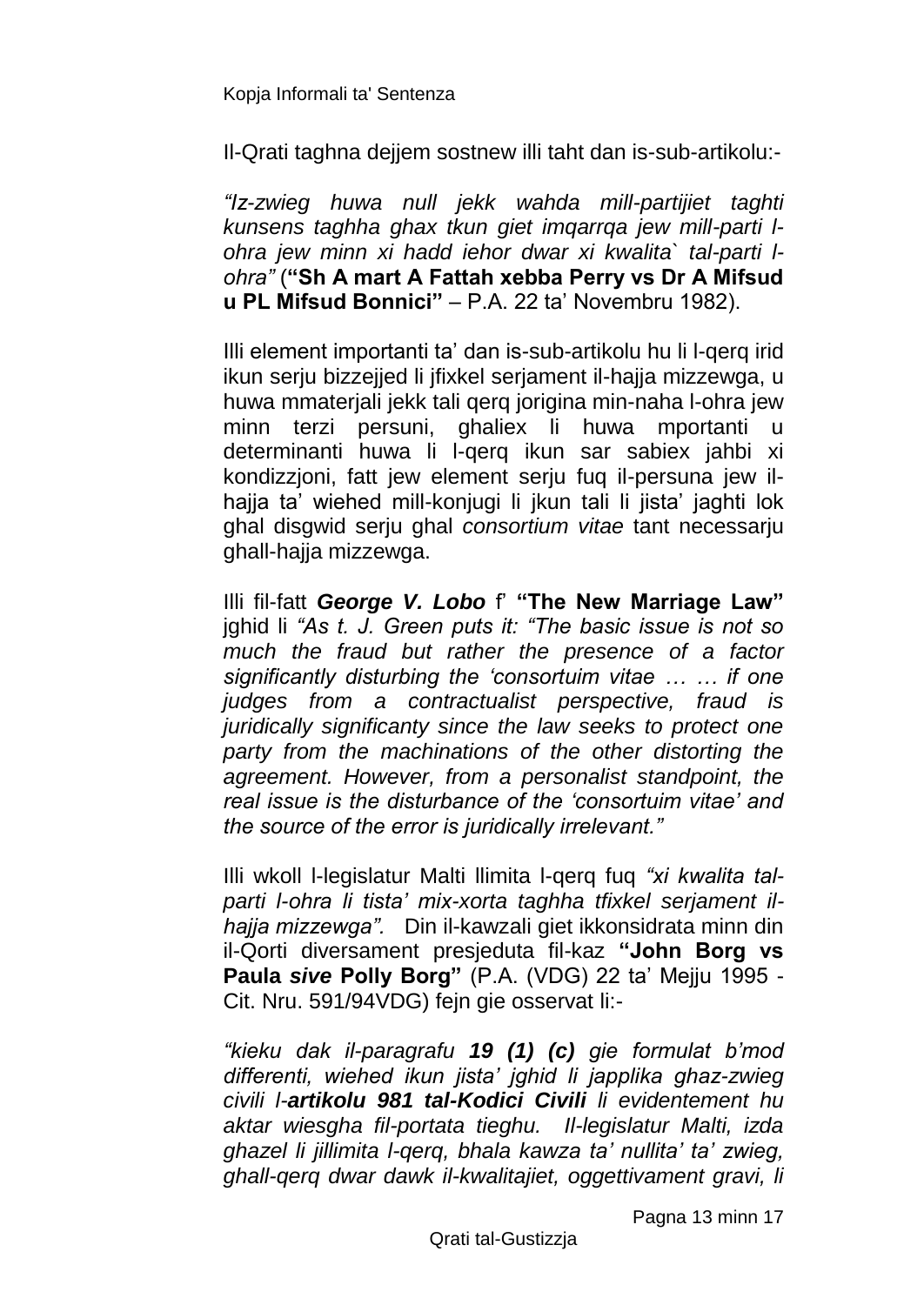*jincidu fuq l-essenza, il proprjetajiet u l-ghanijiet tazzwieg."*

*"The object of deceit must be a quality of the other contracting party which, in itself, will have to cause serious disturbance in the partnership of conjugal life; with this formula, the legislator intends that the quality must be objectively grave and establishes the partnership of conjugal life as an objective point of reference for the gravity of the quality so that the qualities are related to the essence, proeprties and ends of marriage. Therefore, those subjective qualities which cannot be objectively reconciled with conjugal partnership are irrelevant and, in this sense, they are merely arbitrary or trivial". (Viladrich*  **P.J. Matrimonial Consent. Code of Canon Law Annot. -** Caparros, E. et al. ed) 1993, Wilson and Lafleur , Montreal).

Illi l-Qrati taghna, inkluz fis-sentenza **"Carmelo Mifsud vs Anna Mifsud nee' Ignacakova"** (P.A. (RCP) 13 ta' Novembru 2002), dejjem sostnew li z-zwieg ikun null skond dan is-sub-artikolu jekk wahda mill-partijiet taghti lkunsens taghha ghax tkun giet imqarrqa jew mill-parti lohra jew minn xi haddiehor dwar xi kwalita tal-parti l-ohra (**"Fattah xebba Perry vs Dr.A. Mifsud et"** (P.A. 22 ta Novembru 1982). Skond il-gurisprudenza fuq citata, element importanti ta' dan is-sub-artikolu hu li l-qerq irid ikun serju bizzejjed li fixkel serjament il-hajja mizzewga.

## **(ii) APPREZZAMENT TAL-PROVI.**

Illi fl-ewwel lok jinghad li ghalkemm il-partijiet mid-dehra u a bazi ta' l-eccezzjonijiet imressqa mill-konvenuta qed donnhom jaqblu li hemm kaz ta' annullament taz-zwieg, huma qed jiccittaw ragunijiet differenti ghal dan. Pero' din il-Qorti trid tkun konvinta li oggettivament hemm kaz veru ta' annullament taz-zwieg, u dan ghaliex hemm prezunzjoni legali wkoll favur il-validita' taz-zwieg peress li l-istitut taz-zwieg huwa ta' ordni pubbliku.

Illi jista' jkun li tali dikjarazzjoni ta' annullament taz-zwieg tkun konvenjenti ghall-partijiet, specjalment meta l-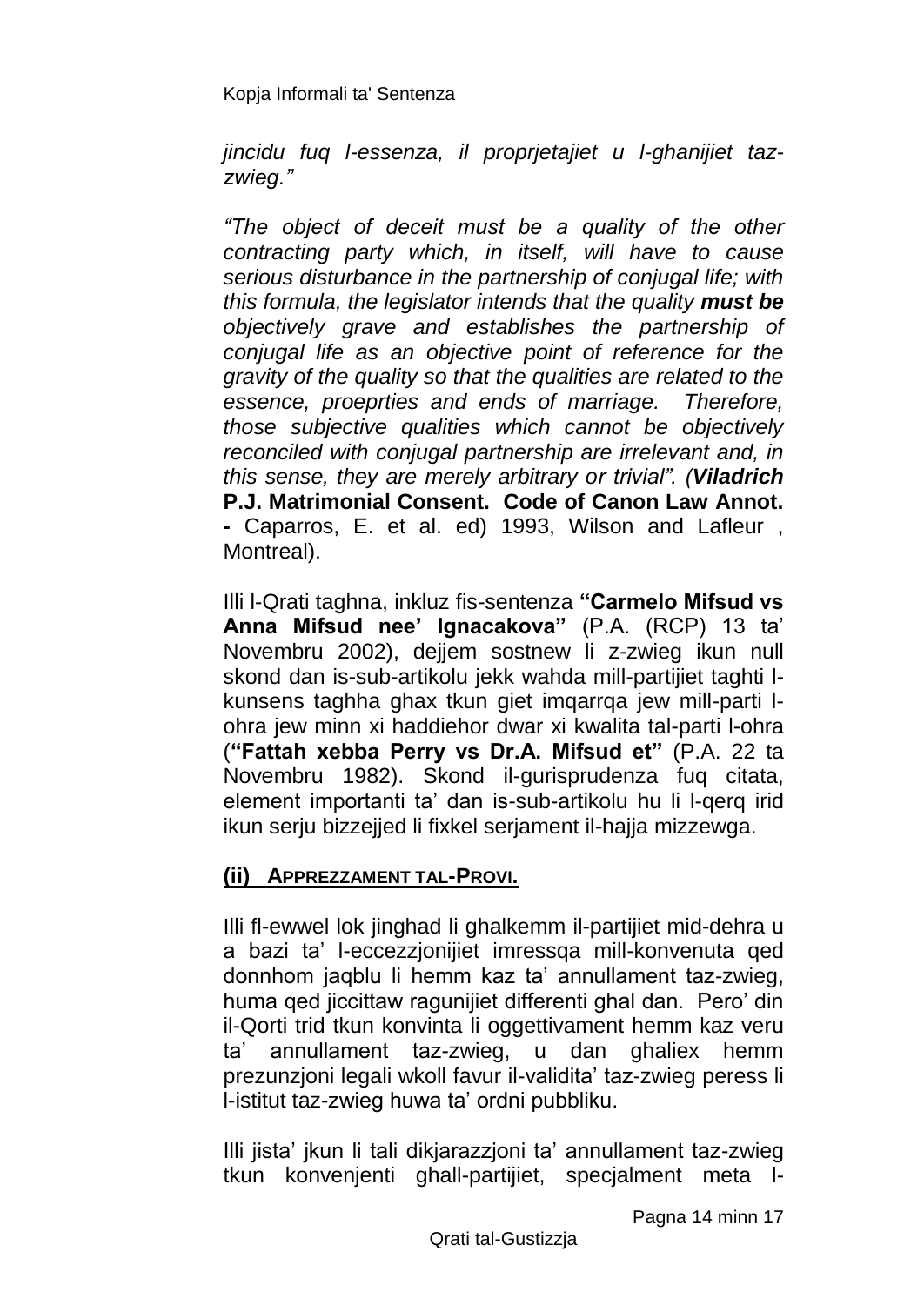konvivenza bejniethom ma tkunx aktar possibbli, u wkoll meta parti jew ohra tkun qed tghix ma' persuna, izda f'kazi bhal dawn il-Qorti ma tistax toqghod ghall-konvenjenza tal-partijiet, ghaliex altrimenti tkun qed tohloq rimedju mhux moghti mill-Ligi u f'dan is-sens din il-Qorti taqbel perfettament ma' dak li ntqal f'dan ir-rigward fil-kawza ta' din il-Qorti diversament presjeduta fl-ismijiet **"Carmel Farrugia vs Pauline Farrugia"** tat-28 ta' Gunju 1987.

Illi l-ezami li trid taghmel din il-Qorti huwa dak li quddiem linkwadru ta' fatti esposti tara jekk tali provi jikkonvincux lill-gudikant li saret il-prova necessarja skond il-vot tal-ligi ghad-dikjarazzjoni rikjesta ta' annullament taz-zwieg, ghaliex zwieg ma jigix annullat fuq semplici xewqa talpartijiet izda a bazi tar-rekwiziti legali stabbiliti mill-ligi u f'dan is-sens wiehed jirreferi ghas-sentenza **"Christine Ellul vs Brian Ellul"** (Cit. Nru. 27/1999).

Illi wkoll trid issir differenza minn ragunijiet li jaghtu lok ghal separazzjoni personali u ragunijiet li jaghtu lok ghallannullament taz-zwieg – ta' l-ewwel jirreferu ghal zwieg validu fejn ikun inghata kunsens validament ghaz-zwieg, izda li fil-kors taz-zwieg inqalghu problemi li jaghtu lok ghat-terminazzjoni ta' l-obbligu ta' konvivenza bejn ilpartijiet, meta fil-kaz ta' annullament taz-zwieg, il-provi ghandhom jirreferu u jindikaw vizzju ta' kunsens filmument taz-zwieg. Dan allura jrendi l-istess celebrazzjoni taz-zwieg nulla u bla effett.

Illi mill-provi prodotti jirrizulta illi l-partjiet izzewgu fl-1 ta' Frar 1981 u kellhom tliet itfal, illum kollha maggorenni. Illi l-attur jghid li qabel ma zzewgu kienu ilhom johorgu flimkien ghal hames snin. Huwa allega li zzewweg lillkonvenuta li kellha karattru dominanti, u jilmenta li ma kienx ippreparat ghaz-zwieg ghaliex bejniethom qatt ma tkellmu fuq affarijiet ta' sustanza. Min-naha l-ohra jghid li lkonvenuta riedet tizzewweg sabiex tehles mill-familja taghha u biex ikollha min jahdem ghaliha. L-attur iddeskriva lil missier il-konvenuta bhala bniedem tirann. Sabiex isostni dan jghid likien hemm diversi *"breaks"* flgherusija taghhom fejn kienu spiss jiggieldu u mbaghad jergghu jirrangaw. Bhala xhud l-attur ressaq lil huh **Paul** 

Pagna 15 minn 17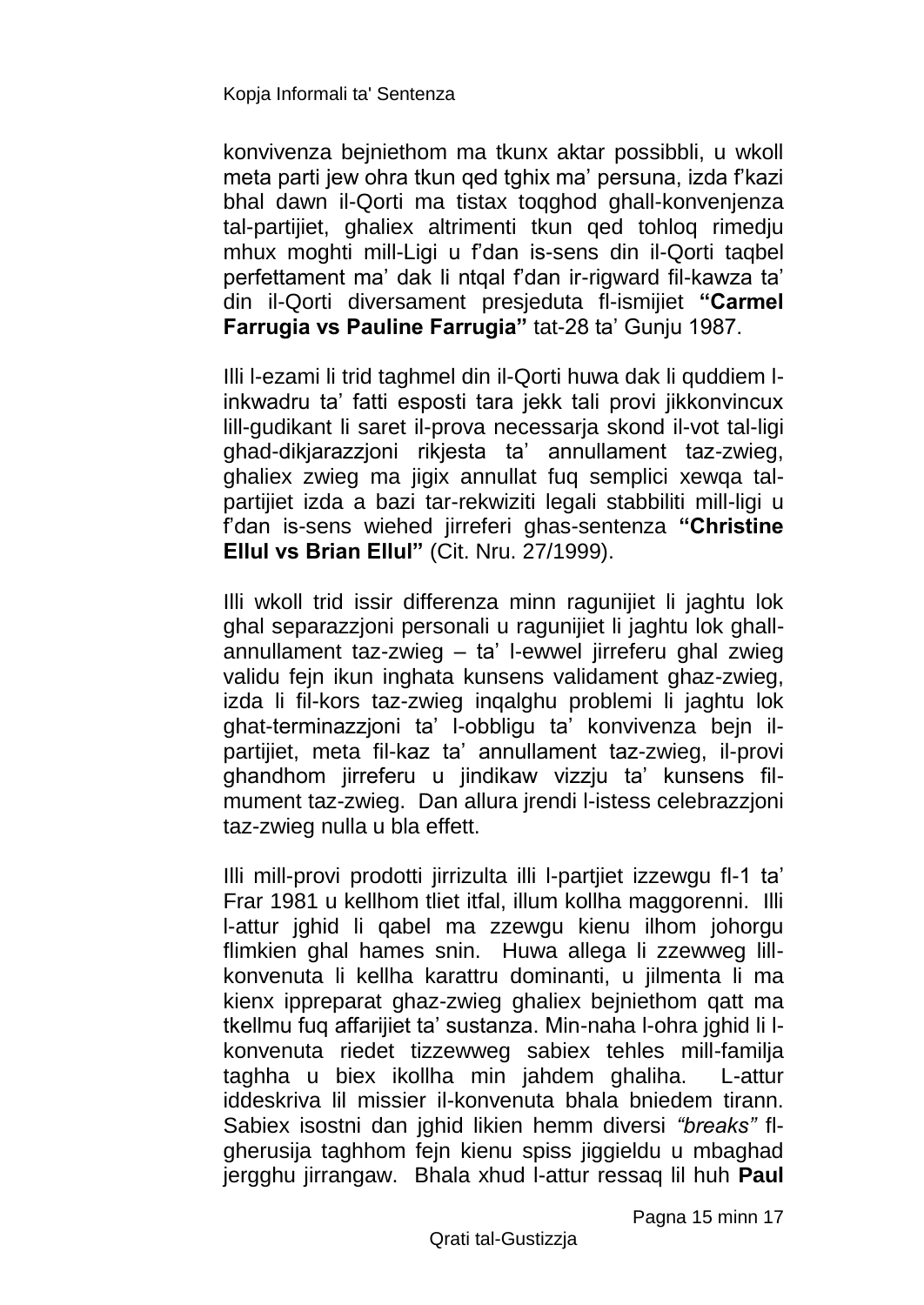**Pace** li spjega d-differenzi fil-karattru li kien hemm bejn ilpartijiet, u qal Ii l-istess koppja kienet targumenta spiss kemm qabel u kemm wara z-zwieg. Jirrepeti li l-konvenut kellha l-inkwiet f'darha u riedet tahrab minnu. Dan gie kkorroborat mix-xhieda kwazi identika ta' **Emanuel Spiteri**, ir-ragel ta' oht l-konvenuta li wkoll gie prodott millattur.

Illi din il-Qorti thoss Ii mill-provi prodotti l-istess attur mhux qed jirrealizza s-serjeta' tal-kawza Ii huwa ghamel – u cjoe' n-nullita' taz-zwieg tieghu li sehh fis-sena 1981, ezattament tlieta u ghoxrin sena ilu, fejn tul dan iz-zmien rabbew tliet itfal li llum kollha saru maggorenni.

Illi certament a bazi tal-provi prodotti mill-attur ma hemm lebda prova tal-qerq allegat minnu fic-citazzjoni attrici, u lanqas minimu ta' prova li l-konvenuta rabtet il-kunsens taghha ma' kondizzjoni li tirreferi ghall-futur. Ghalhekk lazzjoni attrici a bazi ta' l-**artikolu 19 (1) (c) u (g) tal-Kap 255** qed tigi michuda.

Illi l-istess jista' jinghad ghal dak li jirrigwarda l-**artikolu 19 (1) (f) tal-Kap 255** peress li ma hemm l-ebda prova kwalunkwe, lanqas minima li xi parti ssimulat il-kunsens taghha taz-zwieg, jew li eskudiet deliberament xi elementi essenzjali ta' l-istess. Hawn ukoll l-azzjoni attrici hija kompletament bla bazi ta' xejn. Dan qed jinghad anke jekk wiehed jiehu in konsiderazzjoni x-xhieda prodotta mill-attur, tigi njorata ghal kollox ix-xhieda tal-konvenuta. Fil-fatt fix-xhieda attrici ma hemm xejn li jista' jinghad li jwassal ghall-prova rikjesta f'dan l-artikolu. Anzi jekk wiehed ihares lein ix-xhieda ta' l-attur jista' jinghad li dan huwa wkoll eskluz, ghaliex qed jghid fi ftit kliem ma kienx jaf x'inhuma l-elementi essenzjali taz-zwieg u qatt ma ddiskuta l-istess u x'se jigri mal-konvenuta. Dan fih innifsu jeskludi din il-premessa.

Illi finalment din il-Qorti thoss li l-allegazzjonijiet li l-attur ghamel li l-partijiet ma kienux konxji tad-dmirijiet u ddrittijiet taghhom taz-zwieg fil-parametri espressi fl**artikolu 19 (1) (d)** bl-ebda mod ma gew ippruvati. Certament l-allegazzjoni li l-koppja kienet targumenta

Pagna 16 minn 17